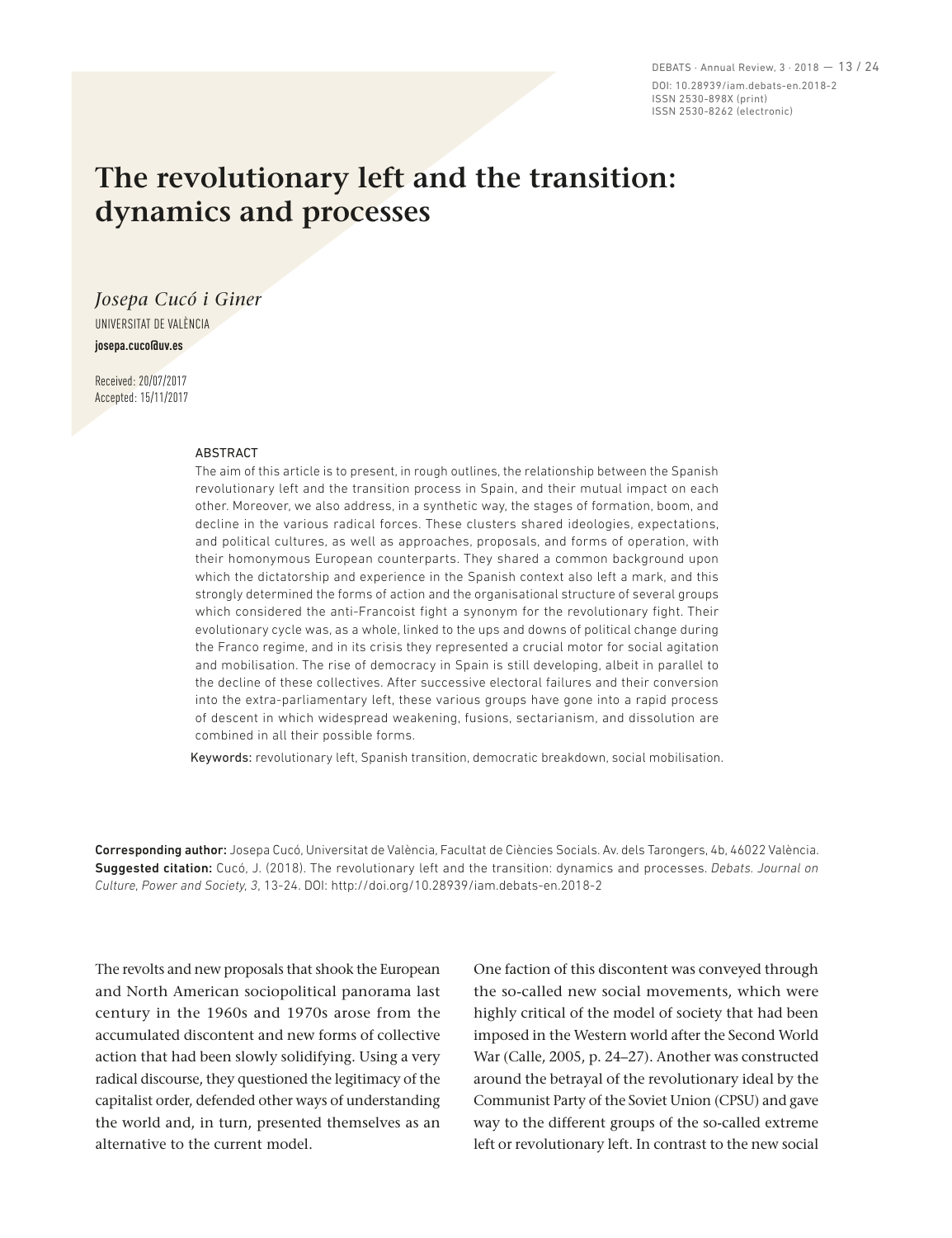movements, these groups were distinguished by a closed ideology that was strongly internally redirected, and by a hierarchical structure in which individuals subordinated to benefit the collective community; characteristics that would become notably accentuated in contexts where iron dictatorships with a bitter fascist flavour prevailed, such as in Spain and Portugal.

The Spanish revolutionary left were the offspring of this tumultuous time; directly or indirectly influenced by the aforementioned sociopolitical movements, they shared ideologies, expectations, and political cultures with their European counterparts and their approaches, proposals, and forms of action were similar. Four attributes that emanate directly from Lenin's school of thought distinguished them at the ideological level: (1) their revolutionary character, which sought to radically and completely transform the social order; (2) the party was conceived as a nucleus of professional revolutionaries who were representing and leading the working class; (3) their rejection of bourgeois democracy as an intermediate stage on the road to socialism; (4) and anti-imperialism, understood as an affinity with revolutionary struggles and the anticolonial movements of the third world, in which they saw a new hope for the failed revolution in the West. Likewise, these groups shared a working-class ideology with radical European organisations—which they often put into practice—which placed the proletariat as the ideal class which they must align themselves with. Finally, all of them also had a similar organisational model which combined up to three central attributes; the party was understood as: (1) a tool to raise awareness and political struggle; (2) a vanguard of the proletariat comprising its most revolutionary elements; (3) a strong, centralised, and hierarchical structure (democratic centralism), which practices rigorous discipline in the application of decisions, and total commitment and full dedication to the cause of its members.

The specific elements constituting the Spanish context and marked by the Franco regime acted upon this common international background. More precisely, the different organisations of the radical left emerged from the organised struggle against it this political

situation; an origin that places them inside the internal ruptures of the *Partido Comunista de España* (PCE; the Communist Party of Spain) or of ETA (an acronym for *Euskadi Ta Askatasuna*— 'Basque Homeland and Liberty'), in adversarial organisations**<sup>1</sup>** or in working-class Catholicism. Its evolutionary cycle was also linked to the ups and downs of the political changes derived from the Franco regime crisis, in which they played an important role. These parties were generally formed between the late 1960s and early 1970s, and between 1973 and 1977 they experienced a brief but intense period of development, during which they were an important engine for social agitation and mobilisation. At this time, many of these organisations downgraded their revolutionary discourse so that they could claim the strategy of a democratic break as their own. But their progression was limited by the particular dynamics of the political change after Franco's death, which, after the 1977 elections, resulted in their rapid decline, and shortly after, saw them go into a generalised process of extinction.

The main objective of this article is to outline the main relationships between the Spanish revolutionary left and the transition process, the mutual impact they had on each other, and at the same time, to try to describe successive and synthetic stages of the formation, boom, and decline of these different radical forces.**<sup>2</sup>**

<sup>1</sup> As summarised by Pérez Serrano (2013, p. 252 onwards), the so-called coalition organisations tried to unite all the tendencies of communism and libertarian Marxism that positioned themselves to the left of the PCE. Known generically as 'FELIPE', they comprised three parties that appeared between 1959 and 1960: the *Frente de Liberación Popular* (FLP; Popular Liberation Front), the *Front Obrer de Catalunya* (FOC; the Workers' Front of Catalonia), and *Euskadiko Sozialisten Batasuna* (ESBA; the Basque Socialist Union), which together sought to merge the tendencies of the new European left with the heterodox traditions of the Spanish revolution. With a brief and turbulent evolution, they disappeared in 1969, although their imprint is still evident in the revolutionary parties that were born out of their ashes.

<sup>2</sup> This condensed article is based on my own materials (Cucó 2007a; 2007b; 2008a; 2008b; 2010; 2011; 2014; 2016) and on the contributions of other authors, among which I would like to highlight the only work available that provides a Spanish historiography on a subject that only now is starting to become less forgotten (among others, Caussa, 2011; Laiz, 1995; Martínez, 2011; 2013; 2016; Pérez, 2016; Pérez, 2013; Sans, 2015; Wilhelmi, 2016).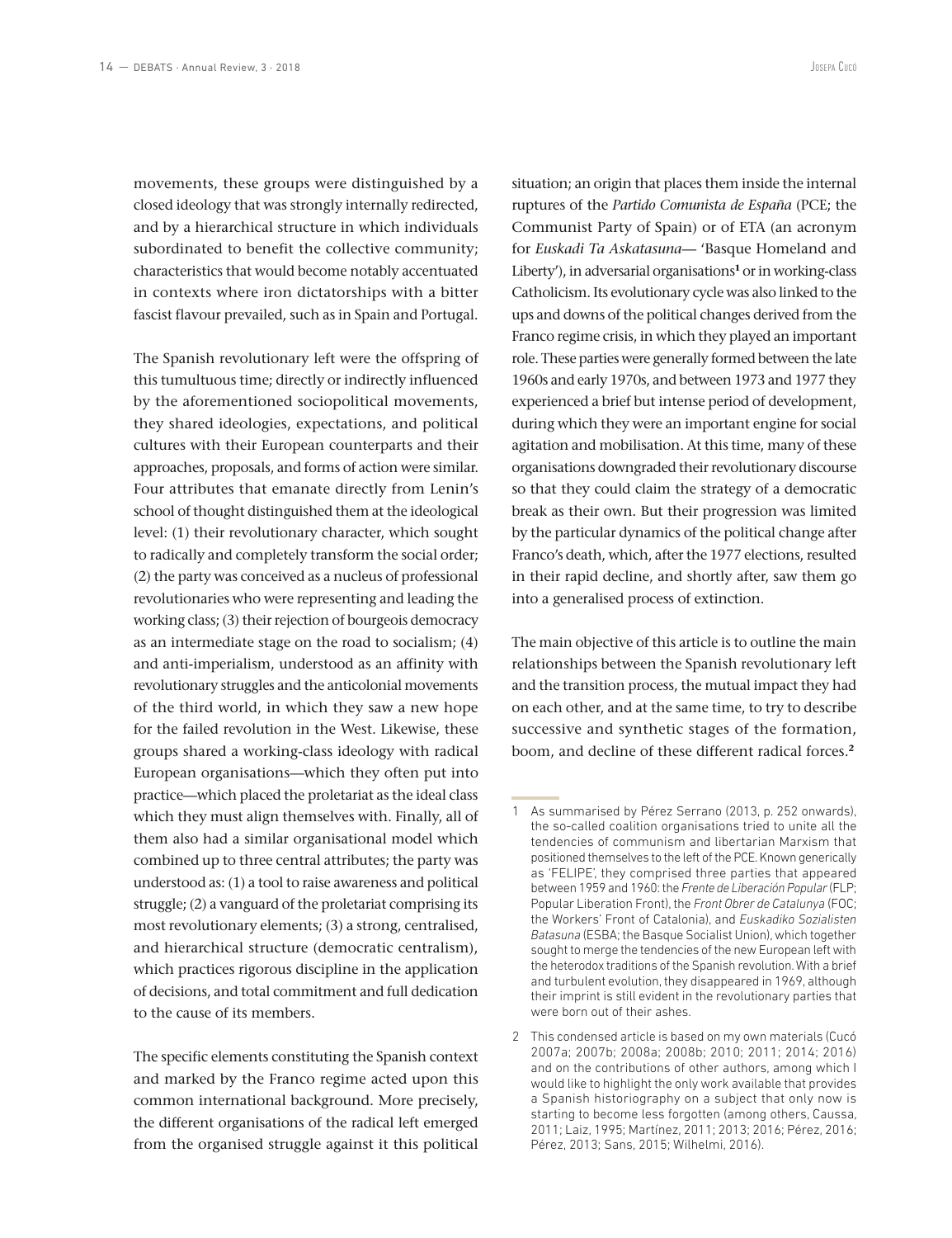#### FORMATION OF THE RADICAL LEFT IN SPAIN

The conditions of repression and secrecy in which the Spanish extreme left moved intensified the aforementioned adhesion and militancy of their membership. As a former leader of the Communist Movement of Euskadi explained a few years ago, the militant commitment occupied every hour of his life at that time: "There were no Mondays or Sundays, no day, no night"; their dedication, he said, was complete. They were times of absolute devotion, of unrest, extreme risk, repression, and fear. The high degree of commitment that distinguished many of the young people engaged in the anti-Franco struggle was articulated with a strong collective sense that, according to Eugenio del Río (2012), relegated individuals [in favour of the group] and disregarded individual rights and freedoms. Their secrecy also deeply marked their courses of action and their organisational structure that, for security reasons, were built based on double and triple [intermediary] meetings, 'flash mob' demonstrations, political commissars, and sealed cells within the party. With the overlying clear conviction that a planned violent revolution was necessary. In the shadow of this conviction, the anti-Franco struggle then became synonymous with revolutionary struggle.

In addition to an important common substratum of ideology, praxis, and organisation marked by the sociopolitical scenario of the Franco regime, the groups of the Spanish extreme left shared two more specific features: the frequent relations with Europe and the vindicating impact of peripheral nationalisms. Indeed, on the one hand, in contrast to the relative isolation of its Portuguese counterparts (Cucó, 2007a), the Spanish revolutionary left maintained strong ties with the outside world during the dictatorship and, almost without exception, these groups and organisations recognise that they were influenced by the events of May 1968 in France. For example, for tactical reasons the *Movimiento Comunista* (MC; the Communist Movement) kept its core leaders in Parisian exile; as far as it was concerned, the influences of the new European left seemed assured. The case was similar for some of the Marxist-Leninist (m-l) organisations that emerged from the many other divisions of the PCE: in addition to adopting a pro-Chinese thesis, militants were kept inside and outside the border and sometimes established close relationships with other m-l parties as well as with the Chinese embassies in Europe. Finally, with regard the Trotskyist parties, it is worth mentioning that one of their distinctive features was to cultivate meaningful international relationships. As a consequence, the Trotskyists have always had a solid international organisation that coordinates the activities of the different national groups, while simultaneously conveying and maintaining the Leninist spirit.

On the other hand, the influence that the nationalist movements exerted on the social, cultural, and political life of these Spanish groups, whose strength was renewed during the late-Francoist era, is evident. Both in superficial and profound ways, these movements would leave their mark on the whole of the political left (both the classical and revolutionary branches) that later developed in Spain, either in the traditional Spanish style or, on the contrary, in relation to peripheral nationalisms. This is how, with different degrees of conviction and effort, and with greater or lesser tensions and internal resistance, the different groups located on the left of the PCE and *Partit Socialista Unificat de Catalunya* (PSUC; Unified Socialist Party of Catalonia) would generically defend the people's right to self-determination, incorporating the notion of left-wing nationalism either with passion or indifference.

The different groups of the extreme Spanish left are built upon this common framework, and as already mentioned, these emerged from three different trains of thought. The nationalist origin is especially notable in the Basque and Catalan contexts, where different parties appeared which fought for so-called revolutionary nationalism.**<sup>3</sup>** In the Basque Country, the origins of such organisations were the splits of the *Partido Nacionalist Vasco* (PNV; the Basque Nationalist

<sup>3</sup> In the Spanish context, revolutionary nationalism advocated national and class liberation and the construction of a socialist society in the Catalan or Basque areas.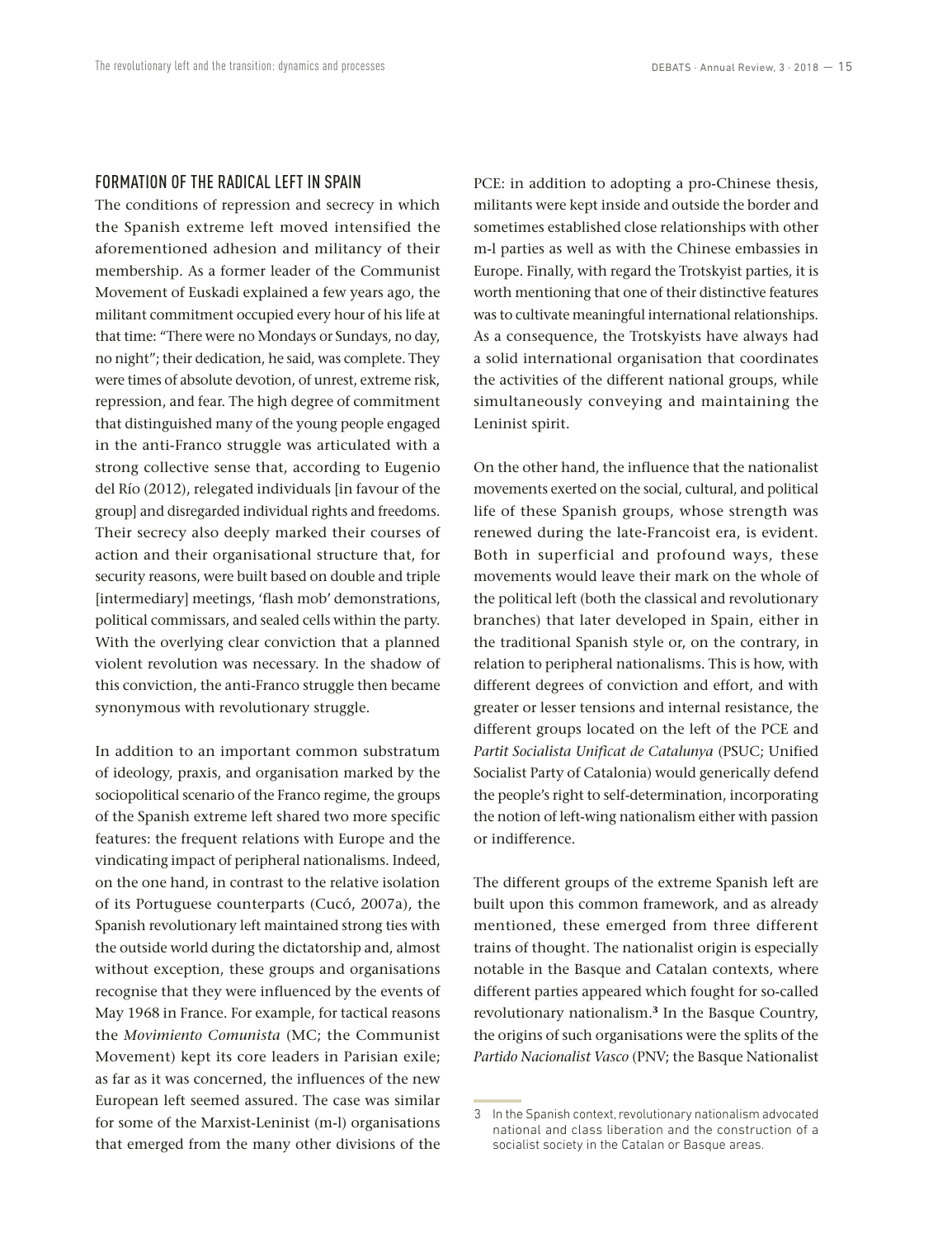Party) and ETA in its early years, especially between 1966 and 1970. Specifically, from the dissensions in ETA during the first part of the 5th ETA Assembly from which *ETA-Berri* (New ETA)**<sup>4</sup>** and *Komunistak*— MC parent organisations—would emerge. Later, in 1970, during the course of the 6th ETA Assembly, there would be a new break between the faction that backed revolutionary nationalism (which took the name ETA-VI), and another faction that would eventually evolve towards Trotskyism and fuse with the *Liga Comunista Revolucionaria* (LCR; Revolutionary Communist League; Caussa, 2011). In Catalonia, the *Partit Socialista d'Alliberament Nacional* (PSAN; the Socialist Party of National Liberation), was born out of the rupture of the *Front Nacional de Catalunya*  (FNC; the National Front of Catalonia) at the end of the 1960s; a few years later, the PSAN would give rise to two new movements: the *Moviment de Defensa de la Terra* (MDT; Movement for the Defence of the Land) in 1984 and *Catalunya Lliure* (Free Catalonia) in 1989 (Caussa, 2011).

The PCE(m-l) was the first of the radical left political groups to break away from the PCE:**<sup>5</sup>** it formed between 1964 and 1967 and at first it was pro-China, but later aligned itself with Albania. Shortly after, another front that included a military branch known by the initialism FRAP (*Frente Revolucionario Antifascista y*  *Patriótico*, translated as Revolutionary and Patriotic Antifascist Front) emerged from this splinter group and were active from 1971 to 1976. In this last year, the PCE(m-l) renounced its armed struggle and worked to create a dynamic of a unitary movement for the right to self-determination, the Republic**<sup>6</sup>**, and national independence. The *Organización de Marxistas Leninistas Españoles* (OMLE, the Organization of Marxist–Leninists if Spain) also appeared in the second half of the 1960s. It was founded by Spanish communists who had emigrated to Belgium, France, and Switzerland, and in 1975, became the Communist Party of Spain (reconstituted), known as the PCE(r). This new party also had an armed commission, the *Grupos de Resistencia Antifascista Primero de Octubre* (GRAPO, the First of October Anti-Fascist Resistance Groups) which was active from 1974 to 1979, and aimed to abort the opposition's negotiating strategy. But the fractures that gained the most weight on the revolutionary left emerged in Catalonia from the 1967 split of the '*Unidad*' (Unity) group within the PSUC, that successively gave rise to two Maoist groups: the *Organització Comunista d'Espanya (Bandera Roja)*—the OCE-BR, translated as the Communist Organisation of Spain (Red Flag) in 1968, and the Communist Party of Spain (international), known as the PCE(i) who were active between 1967 and 1971. The former achieved strong support from the *Comisiones Obreras* (CCOO; Workers' Commissions) [trade unions] and neighbourhood associations in Barcelona, but a significant number of its militants reintegrated with the PSUC in the mid-1970s. The latter grew in Catalonia and in the rest of Spain, and in 1975 it changed its name to *Partido del Trabajo de España* (PTE; the Party of Labour of Spain); from then on, and throughout the transition, it assumed the PCE's political strategy and became the most influential political force to [the PCE's] left.

Finally, among the movements with Catholic roots, on the one hand was the union *Acción Sindical de Trabajadores* (AST; Workers' Trade Union Action) which

<sup>4</sup> As Consuelo Laiz (1995) points out, the foundational core of ETA-Berri was a nucleus of university students, in some cases of Christian origin, who were students of Marxism, influenced by the Cuban revolution, and who were hostile to the dictatorship. They wanted to explain the history of the Basque country in the absence of a nationalist influence they described as bourgeois and they were advocates of uniting the class conflict and for national affirmation. For a little more than a year, this group controlled part of ETA's leadership and presented a worker or Marxist tendency until, because of their labour movement, they were expelled from the group during the first part of the 5th ETA Assembly.

<sup>5</sup> The parties highlighted here do not include those that Pérez Serrano classifies as "the Leninist and pro-Soviet dissidence", that is, the Communist Party of Spain (8th–9th congresses), the Spanish Communist Workers' Party, the Workers' Communist Party, the Communist Cells, or the Communist Party of the Peoples of Spain (2013, p. 271–273). With the exception of the latter, which survived for longer, all of these parties disappeared towards the middle of the 1980s.

<sup>6</sup> *La Convención Republicana de los Pueblos de España* (CRPE; the Republican Convention of the Peoples of Spain), an organisation that would not be legalised until 1981.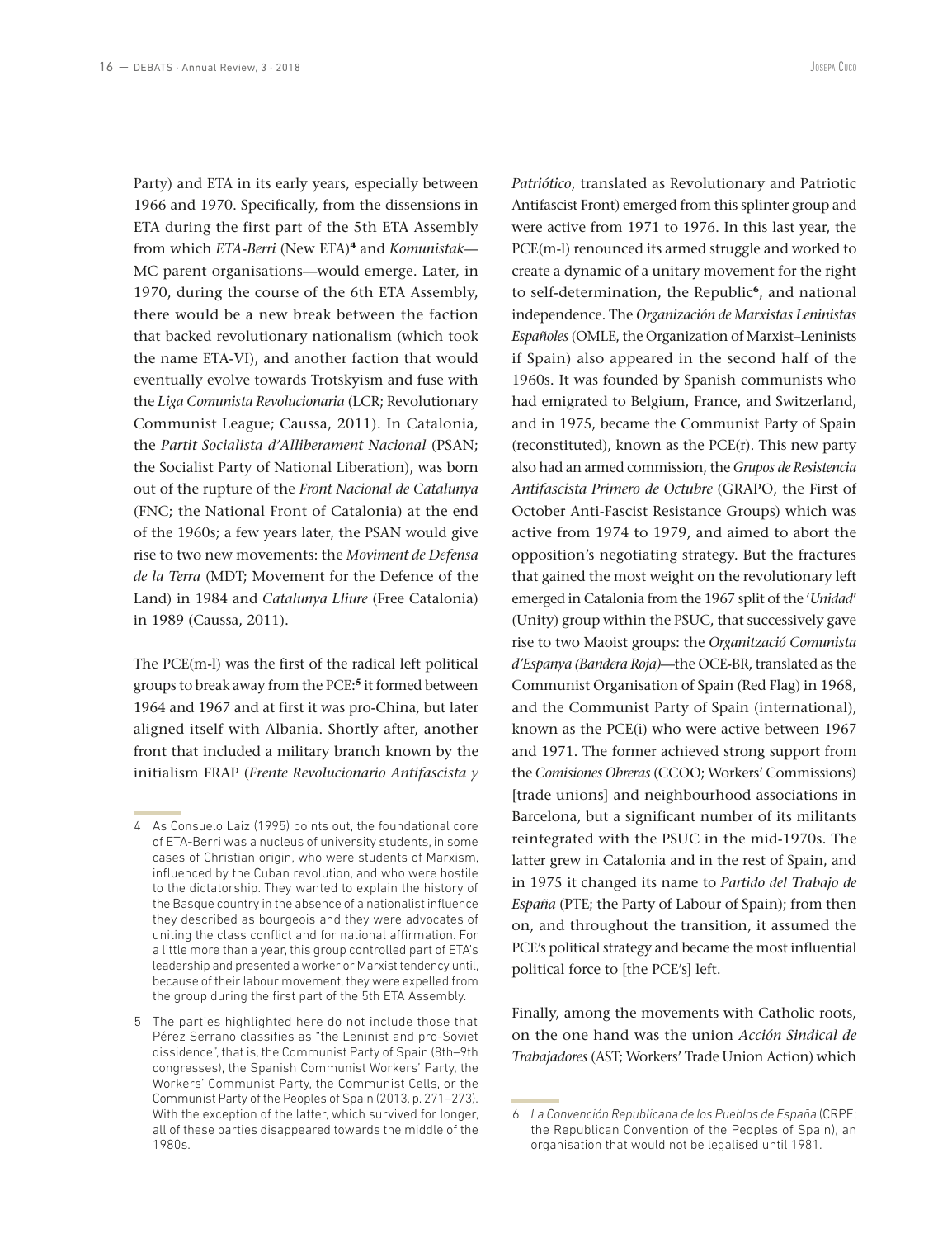was active between 1964 and 1969 and from which the *Organización Revolucionaria de los Trabajadores*  (ORT; Workers' Revolutionary Organisation)—active from 1970 to 1979—later split off of. As Pérez Serrano (2013) points out, this group was not yet considered to constitute the real communist party, but rather, along with other related groups, was a key part of [the PCE's] origin. On the other hand, after the 1969 disintegration of the FLP**<sup>7</sup>** some of its members who had been following the approach of Trotsky and other heterodox Marxists founded the Communism group (1969–1971), which in turn, would give rise to the LCR, the first Trotskyist party created in Spain, which was active between 1971 and 1991. This ideological reference and [the LCR's] refusal to participate in the opposition's unitary bodies were elements that distinguished it. It should also be noted that the LCR and the MC were the longest-lived parties of the Spanish revolutionary left. The *Organización de Izquierda Comunista de España* (OICE; Organisation of the Communist Left of Spain) was born later (1974–1979) and originated from the merger of several communist workers' circles in Catalonia and the Basque Country. This body was very critical of what they considered the instrumentalisation of the workers' movement by political parties and emphasised self-organisation among the proletariat and promoted the anticapitalistic workers' commissions and platforms that were later integrated into the CCOO; in the middle of a deep crisis at the end of the 1970s, the OICE absorbed the MC.

In short, the conditions of repression, secrecy, and isolation which were characteristic of the Franco dictatorship sharpened the profiles of the different groups comprising the Spanish revolutionary left. These movements also left their mark on certain specific processes which affected the country, such as the particular dynamics of political change after Franco's death and the rise of peripheral nationalisms. In preparation for their final struggle, the parties of the radical left often became closed-off worlds in which heroic attitudes, strict discipline, and total dedication to the cause were encouraged.

# THE CRISIS OF FRANCOISM: FROM THE DEATH OF THE DICTATOR TO THE FIRST DEMOCRATIC ELECTIONS

As we know, Franco's death in November 1975 did not mean the end of his regime; rather, it aggravated the crisis in the political system which anti-Francoist forces had caused. In this turbulent scenario, the clandestine organisations to the left of the PCE would later play an important role. Despite being heavily repressed, they continued to notably stimulate the escalation of social agitation and mobilisation, while simultaneously actively participating in the controversies and processes related to dismantling and renewing the Francoist political apparatus. From the beginning of the transition, unrest among the workers' movement had been increasing**<sup>8</sup>**. As Wilhelmi points out,

> Despite being illegal, strikes grew in number, duration, and the number of participants, and increasingly included more political content, for instance, about amnesty and freedom. Sectors such as education, health, hospitality, and commerce joined [the protests] of the most demanding sectors—metal, construction, mining, and textiles (Wilhelmi, 2016, p. 55).

In this process, the groups of the revolutionary left were gaining influence, without unseating the PCE-PSUC, which continued to be the most important party. Therefore, the CCOO was the main organisational force and it developed more as a movement than as a classical-style trade union, while also becoming increasingly politicised and radicalised. Within [the CCOO], there were frequent and noteworthy confrontations between the PCE-PSUC and the different parties of the revolutionary left, and these often centred around a strategic issue: the dilemma between pacifying or stopping the mobilisation as

<sup>8</sup> By transition, we understand the period of contemporary Spanish history in which the country underwent the process of leaving behind the dictatorial regime of General Franco and came to be governed by a constitution that restored parliamentary democracy. There is some consensus that the transition started upon event of General Franco's death on 20 November 1975 and that it concluded on 29 December 1978 when the new Constitution came into force.

<sup>7</sup> For more information about the FLP, see note 1.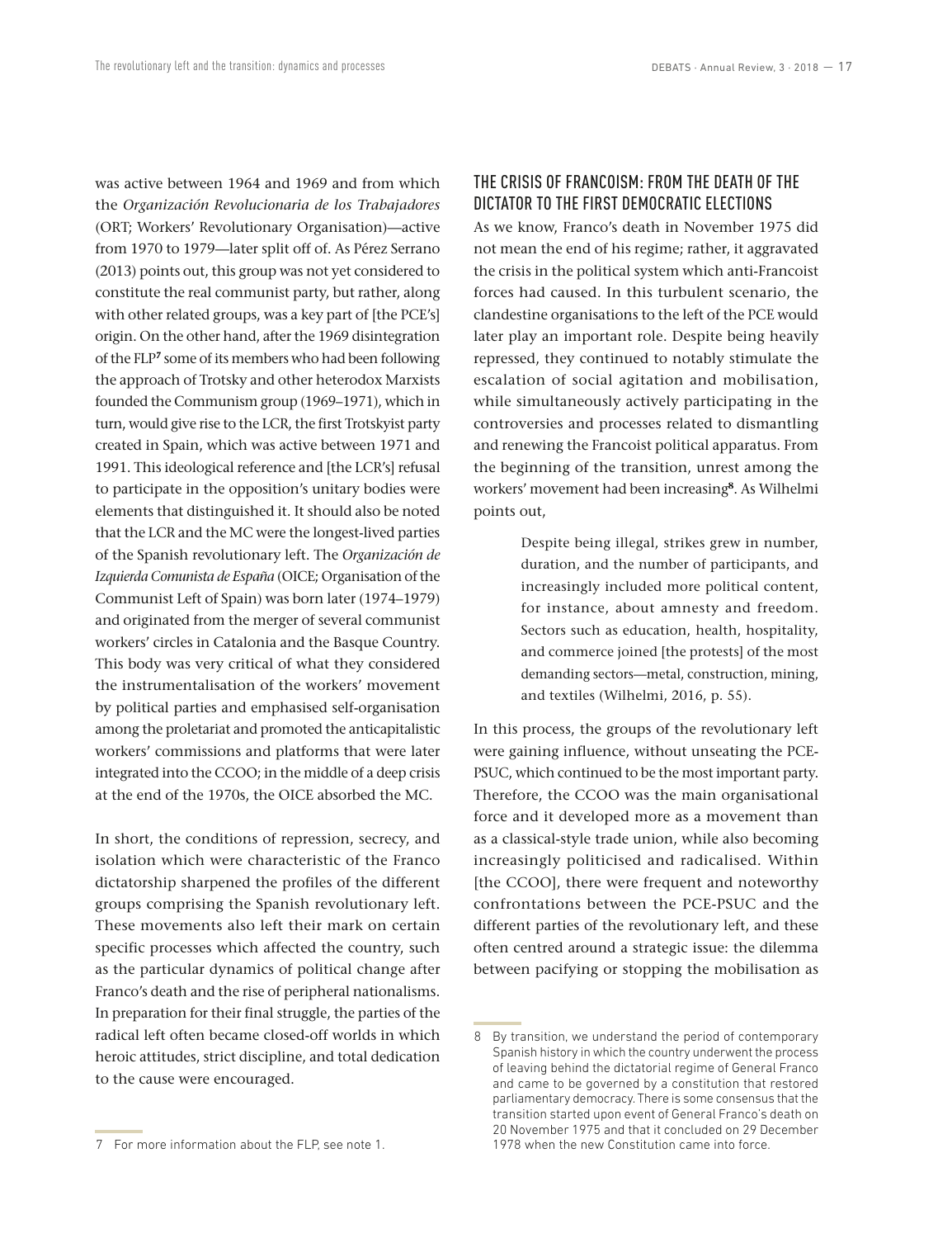advocated by the former, or intensifying these sectoral conflicts, as expounded by the latter. Indeed, the CCOO itself was no stranger to this type of confrontation in the struggle for control.

In some areas of Barcelona and Madrid, and especially in the Basque Country and Navarre, the influence of the radical left was almost total. Specifically, in the latter two territories, the parties of the revolutionary left**<sup>9</sup>** played a huge role which, as Pérez Pérez (2016) asserts, was much higher than their real strength. This was possible thanks to the effective presence of its activists both in the workplace and in neighbourhoods, and to the new social movements that occupied the streets to demand several different changes. The most controversial year of all was 1976: Labour conflicts exploded and overflowed into trade union organisations which, at the time, were themselves working in a decidedly semiclandestine way. The case of the industrial belt of Vitoria was paradigmatic: the conflicts that took place between December 1975 and March 1976 resulted in 60 seriously injured workers and five deaths, a repression that provoked a general strike and two further deaths. However, direct involvement of radical left activists was fundamental to other types of mobilisations that also achieved very high levels of participation, such as the strong opposition mounted against the start-up of the Lemoiz nuclear power plant, which became a symbol of the Basque transition. It should also be noted that all this unrest was inseparably mixed with [the agitation] derived from the Basque question.

The revolutionary parties also played a decisive role in the origin and development of conflicts in certain sectors of production. The cases of the two general construction strikes that took place in València and its province between 1976 and 1977 illustrate this

9 The presence of the PTE, the ORT, MC-EMK (*Euskadiko Mogimendu Kommunist*, the Communist Movement of the Basque Country), LCR-LKI (*Liga Komunista Iraultzailea*, the Revolutionary Communist League of the Basque Country), and OICE stand out.

generalised phenomenon well.**<sup>10</sup>** As highlighted by an activist from the OICE (Asunción, 2015), the members of Anti-capitalist CCOO [movements] had been waiting for this opportunity—which allowed them to evaluate the capacity of the sector's workers to fight and the influence of anti-capitalist alternatives—for a long time. Assessing the situation from a distance, what stands out to Asunción (the protagonist of the following quotation), is the massive character of the strikes, their organisational assembly, and the strong fighting spirit that animated the revolutionary activists; an attitude and an awareness that he himself contrasts with that of the majority of workers:

> We were communists, revolutionaries always willing to lose our jobs. The value of our private outcomes was not the value of the working class. Marxists first considered economic class consciousness, which consisted of the concessions of the agreement, improvements in wages, safety, and hygiene at work, etc. and we acted on this consciousness to then give the working class a level of political [weight]. Thus, this was the level of economic consciousness that most of the workers had at the time. There was a lot of striking, many days of strikes, just to end in a decision... The workers, in the end, asked: "What have we achieved?". But they were referring to economic conquests. Judging the value of political conquests or class consciousness was something we did, not the working class (Asunción, 2015, p. 244–245).

In keeping with these pretensions and ideas, the different currents of the revolutionary left tried to extend the general political strikes that, especially after 1976, paralysed cities, counties, and even entire provinces, throughout the Spanish territory. However, they did not manage to link citizenship, in a general way, with two of the basic reasons that motivated their work: demands for rights, working conditions, and improved living conditions, and the political demands of dismantling of the Francoist state apparatus.

<sup>10</sup> Specifically, the first strike took place between 14 and 27 January 1976, and the second, from the end of that year until February 1977.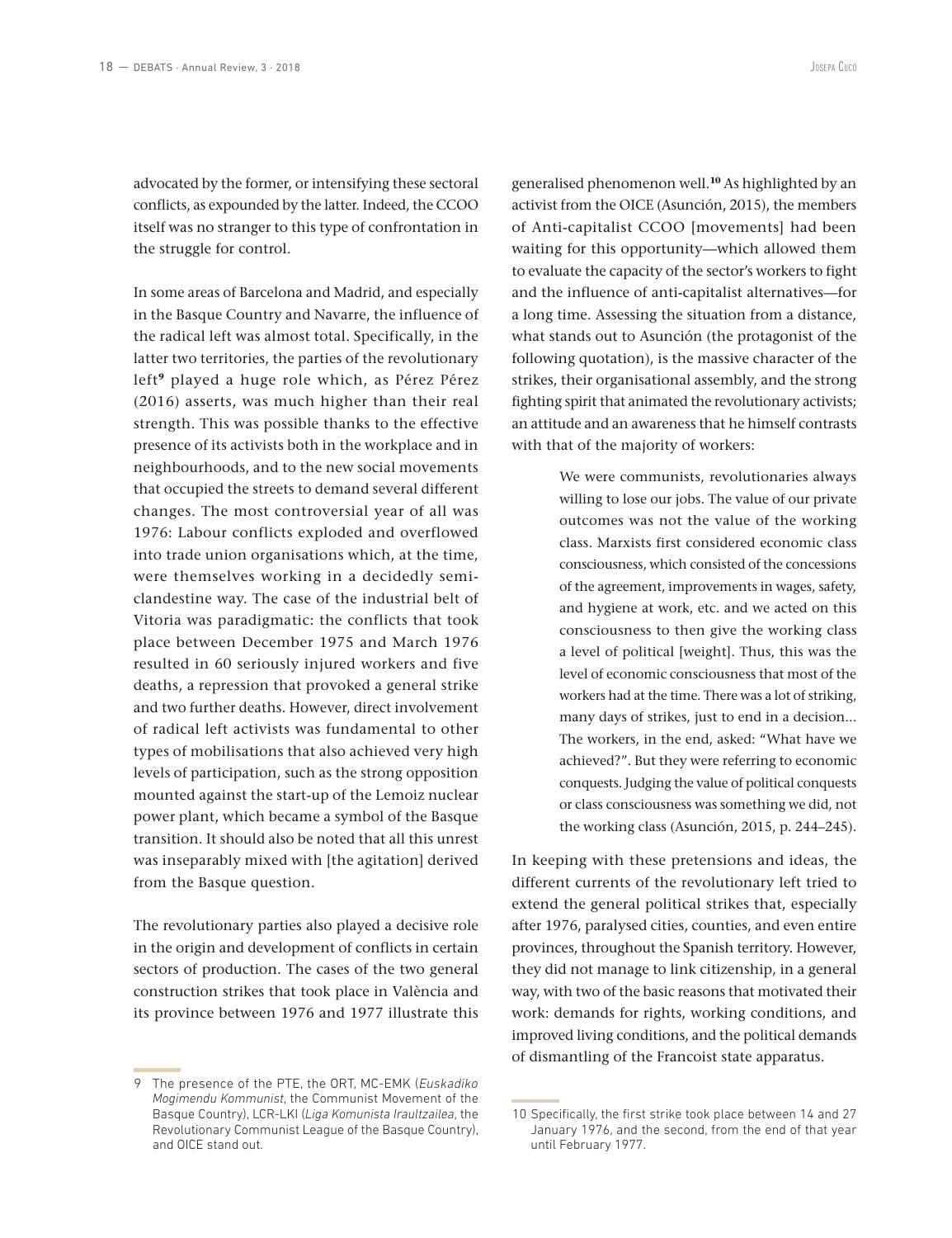In parallel, as already mentioned, the organisations on the extreme left actively participated in a wide range of movements that, at that time, moved the foundations of Spanish society; these included the neighbourhood, student, and feminist movements.**<sup>11</sup>** Focusing on the latter, it should be remembered that the moment of its (re)birth coincides with the beginning of the transition. Shortly after Franco died, in December 1975, the *Primeras Jornadas por la Liberación de la Mujer* (First Days of the Liberation of Women) took place in secret in Madrid. Two significant trends became publicly known during these days: one was defined as belonging to women and was represented by the *Movimiento Democrático de Mujeres* (MDM; the Women's Democratic Movement) and was closely linked to the PCE; the other, led by the Feminist Collective, openly presented itself as feminist (Abril and Miranda, 1978). Between these days and others held in Granada in 1979, there were important debates among Spanish feminists; the militants of several radical parties were involved in some polemics which would provoke an infamous rupture between independent and partisan feminism during the meeting in Granada. The segmentation present in the latter was evident in the militant feminists on the extreme left who adopted strategies of cooptation and had very different forms of organisation. Thus, following the example of the MDM, the ORT promoted the creation of formally independent women's organisations, such as the diverse *Asociación Democrática de la Mujer* (ADM; the Democratic Women's Association). In contrast, in terms of activism, other [parties] encouraged and participated in unitary feminist organisations. This was the strategy of the women in the MC: internally they had a hierarchy of women permeating the party's organisation, who rarely encouraged the parallel development of women's associations—on the contrary, they usually supported the creation of unitary assembly-like organisations.**<sup>12</sup>**

Regarding the politics of these groups, and also closely following Gonzalo Wilhelmi's explanation (2016), most of the revolutionary parties—including the ORT, PTE, PCE(m-l), MC, and LCR—considered that political democracy should influence the recognition of the right to self-determination by the peoples of Spain, an issue to which some added the judgment and punishment of those responsible for Franco's repression. Therefore, in the midst of an acute fragmentation, a good part of the revolutionary groups actively worked in favour of the democratic rupture. In other words, they favoured the constitution of a provisional government composed of all the opposition forces and that would decree an amnesty for political prisoners and guarantee people's freedoms until free elections could be held. The adoption of this strategy testifies to an important transformation in the ideology of these parties because, in essence, it required them to blur the boundaries of their revolutionary discourse. However, for the activists on the radical left, the democratic break continued to lead to profound social change, "which involved reducing inequalities, introducing democracy not only into institutions, but also into companies and transforming ways of living and working" (Wilhelmi, 2016, p. 157).

To achieve these objectives, the revolutionary organisations had three basic options: (1) integrate into the different existing unitary platforms; (2) create their own organisations; (3) stay on the margins of the opposition's spaces. The majority chose the first alternative. Two unitary platforms—that coexisted with others born in different state territories—stand out from among the Spanish movements: the *Junta Democrática de España* (JDE; the Democratic Junta of Spain) and the *Plataforma de Convergencia Democrática* (PCD; the Democratic Convergence Platform). The PCE took the first option and in so also integrated bodies including the PTE, CCOO, *Partido Socialista Popular*  (PSP; the Popular Socialist Party), Partido Socialista de Aragón (PSA; the Socialist Party of Aragon), and the *Partido Socialista de Andalucía* (PA; the Socialist Party of Andalusia). The second initiative was chosen by the PSOE alongside the ORT, MC, and the *Partido Carlista*  (Carlist Party). Very few organisations took this second

<sup>11</sup> For an overview, in addition to the articles by Benjamín Tejerina and Pilar Toboso that appear in this monograph, we recommend consulting the excellent synthesis work of Gonzalo Wilhelmi (2016).

<sup>12</sup> For a historiographic assessment of the main published studies, among others, consult the work of Isabel Segura (2013); for the specific case of the MC, see Cucó (2016).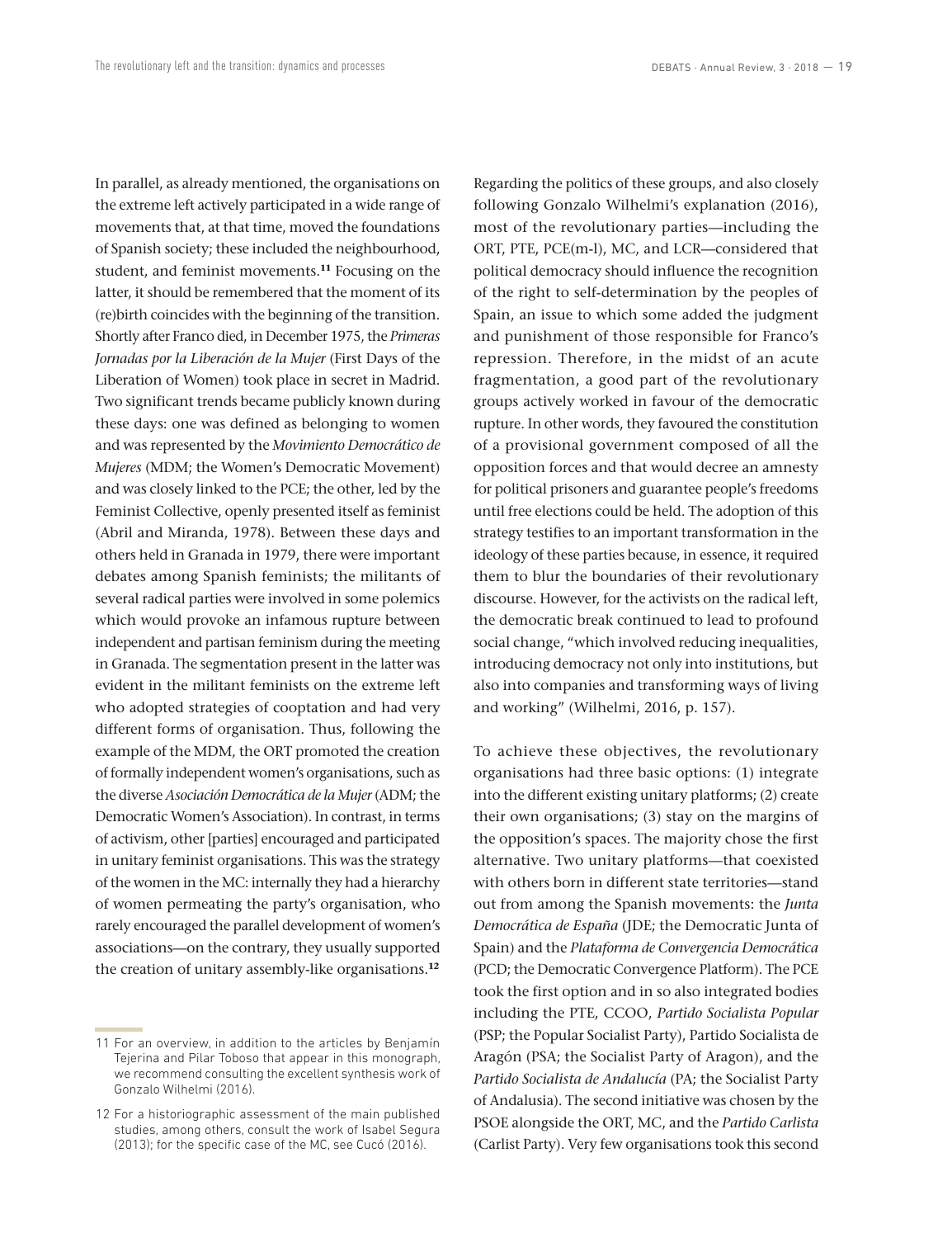option, although the PCE(m-l) was another one of them: it created an alternative to the aforementioned parties called the *Convención Republicana de los Pueblos de España* (CRPE; the Republican Convention of the Peoples of Spain). Finally, a few parties took the third option and opted to stay on the edges of the unitary platforms—for instance, the LCR, OICE, and PCE(r)—which argued that the bourgeois parties should necessarily be excluded from the process of democratic rupture.

As the transition progressed and political reform of the government became plausible, partisan activity also generally became more intense and competitive. But while the organisations of the majority left, from the PCE to the PSOE, as well as the socialist parties integrated into the Federation of Socialist Parties—the *Partit dels Socialistes de Catalunya* (PSC; the Socialists' Party of Catalonia), *Partido Socialista del País Valenciano* (PSPV; the Socialist Party of the Valencian Country), PA, and PSA, etc.—did not hesitate to negotiate and make pacts, this was very difficult for the groups on the extreme left because of their revolutionary policies. These hinderances and the slowness of these latter groups facilitated their exclusion from the majority left and the democratic opposition forces' negotiations with the dictatorship's government.

In March 1976, two large platforms (the JDE and PCD) merged into the *Coordinación Democrática*  (Democratic Convergence) platform, popularly known as *Platajunta*. From then on, the revolutionary left's situation became even more complicated. On the one hand, after the cessation of Arias Navarro as president of the Francoist government and his replacement by Adolfo Suárez, the PSOE explicitly renounced the democratic rupture, and simultaneously accepted that Suárez would direct the reform until free elections could be held. On the other hand, while the PCE desisted from leading a large social mobilisation and favoured the rupture, three members of [Platajunta]—the PSOE, PSP, and *Izquierda Democrática* (ID; the Democratic Left) negotiated with the government outside of the

unitary platform. Finally, while in December of the same year the Francoist *Cortes* (parliament) approved the Law for Political Reform which would be submitted to a referendum soon after, [Platajunta] created a negotiating commission from which the radical left would be excluded. Thus, expelled from the game of alliances and rapidly losing prominence, the results of the first referendum (December 1976), and the first democratic elections that followed (June 1977), precipitated [the radical left's] crisis.

Indeed, according to the data regarding the referendum on political reform considered by Gonzalo Wilhelmi (2016. p. 140 and p. 164), 22% of the electorate abstained (a posture that the PCE and the parties to its left defended for different reasons), while the 'yes' votes achieved an overwhelming 97% in favour. Nonetheless, we must point out that not all the political groups [of the time] went to the 1977 elections on equal terms. In contrast to the main opposition parties, the extreme left had not been legalised and were still divided at the [time of the] elections; thus, the organisations that did choose to participate were very fragmented and did so under newly created initialisms. As several researchers unanimously highlight, the results were disappointing (Pérez, 2013; Cucó, 2016; Martínez, 2016; Wilhelmi, 2016, among others). None of the revolutionary left parties obtained representation in the [new] Spanish Parliament and the percentage of votes they obtained was quite low (both overall and individually): according to several estimates, it accounted for between 3.1% and 1.93% of the total votes (Maravall, 1978, p. 36; Wilhelmi, 2016, p. 163). The truth is that, in the words of Wilhelmi,

> In general, the candidacies of the revolutionary left received fewer votes than [the number of] people who had attended their meetings and [this] verified the different degree of influence they had achieved when they addressed [the] sectors mobilised in the midst of conflict [compared to] when they tried to connect with the rest of society in an electoral campaign (Wilhelmi, 2016, p. 164).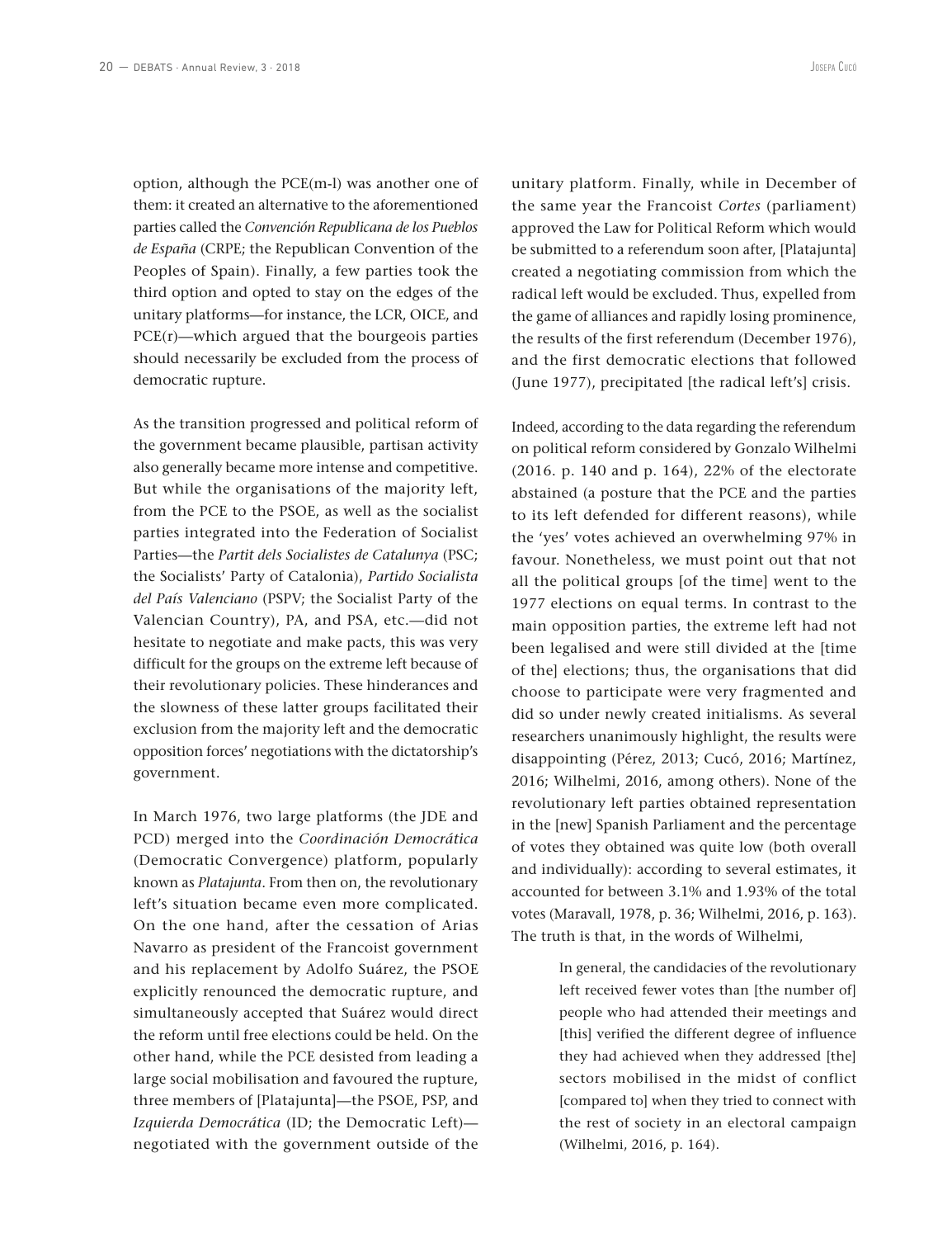The radical left then became an extra-parliamentary left and went into a short phase of generalised weakening in which every possible combination of merger, sectorisation, and dissolution were played out.

### THE REVOLUTIONARY DECLINE

In addition to the revolutionary left's process of descent, the course that the developing constitutional process took immediately afterwards was another important obstacle. As for the Constitution itself, its aspirations were very far from the proposal that was created ad hoc by the parliamentary commission. **<sup>13</sup>**Among the many points of disagreement, the parties to the left of the PCE-PSUC wanted a constitution that, in addition to formal equality, established a deep democracy that limited the socioeconomic inequalities of citizens. In addition, far from the essentialist idea of Spain contemplated by the *fathers* (and *mothers*) of the reformist Constitution, they also demanded a civic nation based on the will of its members, which implied the de facto right to self-determination. Moreover, another point of friction was added to the general differences the [revolutionary] left had with the majority left: the role that citizen participation should play both in the constituent process and in the new democracy. Nonetheless, despite sharing similar positions, the radical left was also divided at the time of the referendum (December 1978) and faced it defending contradictory positions of abstention and votes both in favour and against.**<sup>14</sup>** In any case, the results of the consultation were broadly in favour of the proposal for the constitution presented by the Spanish Parliament, and so the postulates furthest to the left were again discarded.**<sup>15</sup>**

A few months later, successive general and municipal elections in 1979 intensified the cycle of isolation in which the revolutionary left was immersed which meant that they would again face the elections while divided on their ideals and strategies. Nor did the different parties' aspirations for the general elections (March of 1979) coincide. To the parties with the greatest following—including the PTE and ORT— [the general elections were] a decisive challenge in their new and determined gamble on parliamentary [participation]; but others, such as the MC and the LCR, adopted a more sceptical or distanced position. The results of these elections were slightly more favourable to the radical left than previous ones: overall, it obtained 4.6% of the total votes and one seat in the Spanish Congress [of Deputies],**<sup>16</sup>** but the PTE and the ORT—the parties on the extreme left with the strongest parliamentary ambitions—were excluded.

In the municipal elections held in April of the same year, things were even worse. Although they tried, the ORT and PTE found it impossible to reach an electoral pact with the parties on the majority left and, in general, their results were disappointing. However, there were some remarkable variations for each party in the different territories. According to Gonzalo Wilhelmi, the radical left saw a nearly 30% reduction in its support, although it achieved 3.7% of the overall votes and a total of 832 councillors in Spanish municipalities (2016, p. 260 and p. 261). What happened next is easy to summarise. At the end of the 1970s only a few radical parties were still active, and their evolution considerably varied. On the one hand, the decline of the PTE and the ORT was almost immediate. After seeing their ambitious electoral expectations unfulfilled, they began a rapid process of mergers that culminated in the creation of a new party in the same year: the *Partido de los Trabajadores* (PT; the Workers' Party), which itself only survived for a

<sup>13</sup> The parliamentary commission responsible for drafting the text of the constitutional opinion comprised members of the UCD, AP, PSOE, and PCE-PSUC.

<sup>14</sup> According to Wilhelmi's data (2016, p. 255), with a total participation of 67% and approximately 33% abstentions, the 'yes' votes represented 88% and the 'no' votes, 10%.

<sup>15</sup> Some parties, the MC for example, defended abstention; others such as the LCR and the PCE(m-l), requested the 'no' vote, while still others, such as the ORT and the PTE, asked for a 'yes' vote.

<sup>16</sup> This seat was for Fernando Sagaseta, a member of the *Unión del Pueblo Canario* (UPC; the Canarian People's Union), a coalition of communist, separatist, and leftist nationalist political parties from the Canary Islands that existed between the end of the 1970s and the beginning of the 1980s.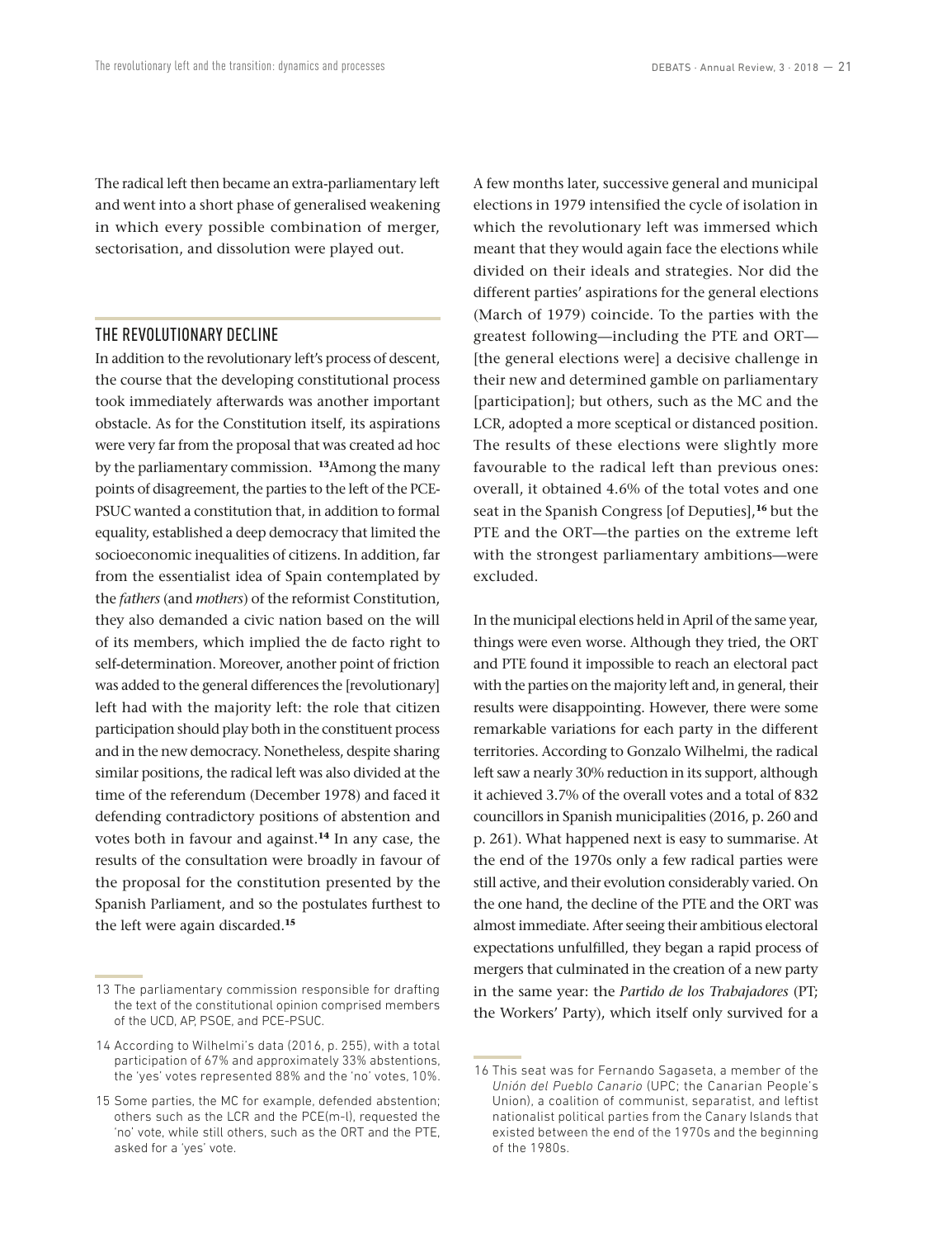very short time. In 1980, as Pérez Serrano summarised, "despite being the leading extra-parliamentary force, it languished and was dissolved due to its circumstances" (2013. p. 264).

Three other parties resisted until the 1990s: the PCE(m-l), MC, and LCR. Given their illegal status, the first went to the 1979 elections under the name *Izquierda Republicana* (IR; the Republican Left). But both in these elections, and in those in 1982 in which they were finally able to present themselves under their official name, the results were very bad. Their decline then started and ended with their dissolution in 1992. On the other hand, the MC and the LCR underwent similar changes which resulted in them briefly joining forces. After 1979, the MC started a process of profound transformation that led it to renounce its electoral strategy, to abandon Marxism, and distance itself from worker's issues and the unions and to direct their activism towards new social movements. In this context, its militants agreed with those in the LCR, a party with which [the MC] also shared [political] positions at that time. In 1991, the two parties decided to unify into a new federal organisation, called the *Izquierda Alternativa* (Alternative Left). However, they experienced a huge political crisis in 1994 which resulted in their dissolution. That year the *emecés* and the *troskos***<sup>17</sup>** from all the autonomous communities, except for the Basque Country, definitively separated. Even so, these different territorial organisations stayed alive because the LCR's activists left while those of the MC stayed. Thus, the imprints of the LCR were erased but these parties continued to be active, at the very least preserving the historical memory, thought, and practices that distinguished the old activists of the MC.**<sup>18</sup>**

#### A BRIEF CONCLUSION

Gonzalo Wilhelmi (2016) states that the citizen mobilisations in factories, universities, neighbourhoods, and streets, prevented the continuation of the Franco regime after [the dictator's] death. The revolutionary left played a decisive role in this mobilising process. During its heyday, this left comprised a very diverse set of organisations that was responsible for a considerable amount of activism which had a strong social and political impact. But the process of democratic transition did not go well for them at all. In other words, the rise of democracy in Spain developed in parallel with the decline of radical organisations. Cornered by the negotiations and pacts made between the Francoist government and the opposition, they suffered resounding defeats in the referendums and elections held before 1980. In a context of economic crisis and strong institutional predominance over certain mobilisations that were heading towards defensive positions (Martínez, 2013, p. 109), the sum of many factors led to the [revolutionary left's] generalised collapse. Among these factors were the consolidation of the new regime and parallel rise of 'validated' parties, [the left's] inability to fulfil their aspirations of political rupture, and their failed attempts to adapt their strategy to consolidate the reform. The beginning of the 1980s saw the dissolution of many of these organisations and the general weakening of the few that then remained. In their subsequent evolution, to different degrees, they tended to become sectarian and to reorient their thought and praxis in new directions and to other fusions.

<sup>17</sup> Colloquial terms by which the militants of the MC and LCR were known, respectively.

<sup>18</sup> This was the case of up to eight territorial entities, although these did not include: the Basque organisation *Zutik*; *Revolta*, in the Valencian Community; *Acción Alternativa*, in Andalusia and the Canary Islands; *Liberation*, in Madrid, Asturias, and La Rioja; *Inzar*, in Galicia; or *Batzarre*, in Navarre. Only in Catalonia was the rupture so large that it caused the disappearance of the group called Revolta.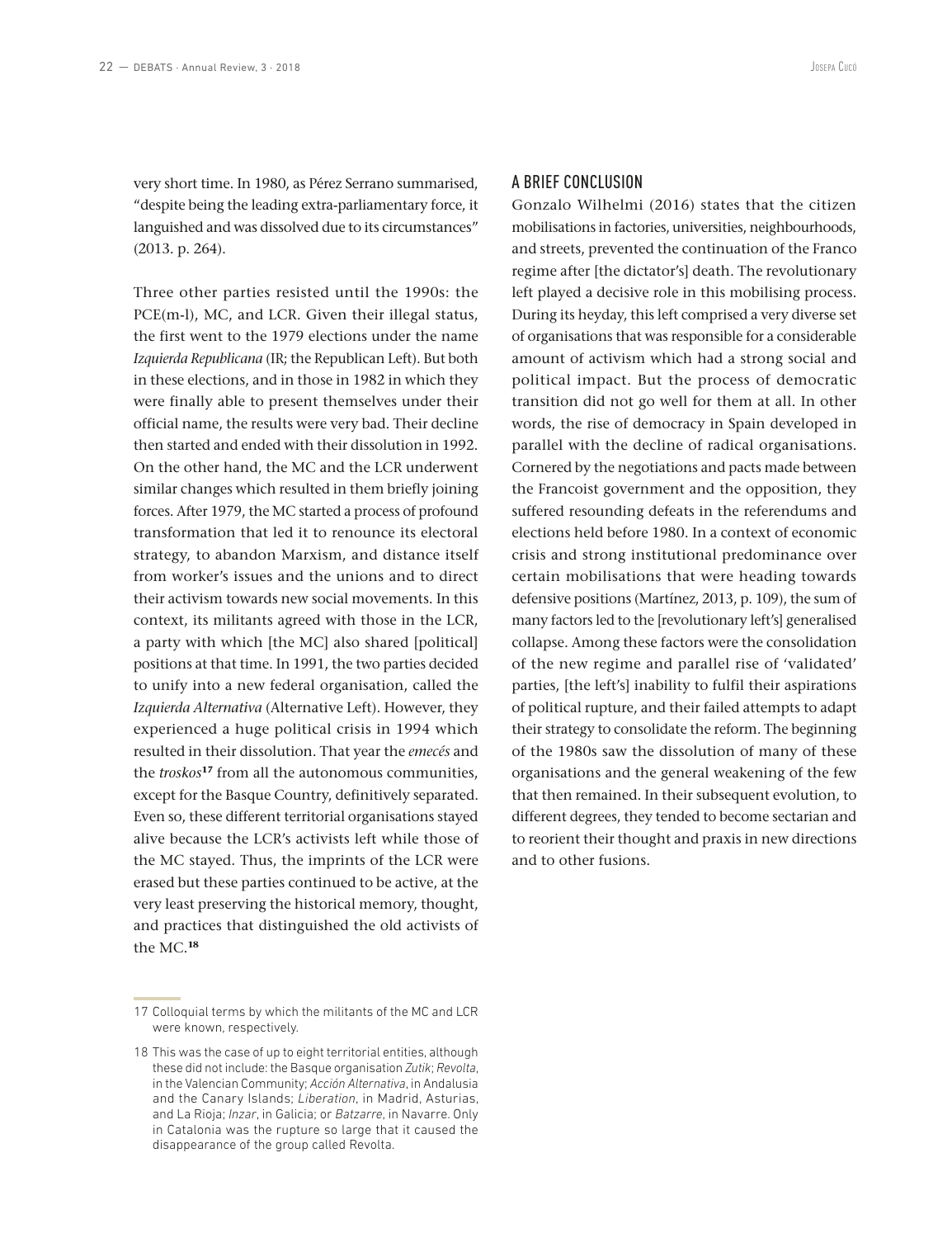#### BIBLIOGRAPHIC REFERENCES

Abril, M. J., and Miranda, M. J. (1978). *La liberación posible*. Madrid: Akal.

- Asunción, J. de la (2015). *Rapsodia en Rojo. Anticapitalistas en Valencia*. *1970-1977*. València: NPQ Editores.
- Calle, A. (2005). *Nuevos movimientos globales. Hacia la radicalidad democrática*. Madrid: Editorial Popular.
- Caussa, M. (2011). La LCR y la izquierda radical (1966-1975). *Viento Sur: Por una izquierda alternativa*, *115*, 49-55.
- Cucó, J. (2007a). La izquierda de la izquierda. Un estudio de antropología política en España y Portugal. *Papeles del CEIC, 2007/1*, March, 29th. Accessed on the 14th of March 2018 at http://www.ehu.es/CEIC/pdf/29.pdf
- Cucó, J. (2007b). De jóvenes radicales a alternativos maduros. Apuntes antropológicos sobre la evolución del Movimiento Comunista en España. In A. M. Cunha, and L. Cunha (orgs.), *Intersecçôes Ibéricas. Margens, passagens e fronteiras* (p. 313-336). Lisbon: 90 Graus Editora.
- Cucó, J. (2008a). Recuperando una memoria en la penumbra. El Movimiento Comunista y las transformaciones de la extrema izquierda española. *Historia y Política*, *20*, 73-96.
- Cucó, J. (2008b). Permanecer mutando. Revolta y las transformaciones de un antiguo partido revolucionario. In M. Jabarto, P. Monreal, and P. Palenzuela (coords.), *Antropología de orientación pública. Visibilización y compromiso de la antropología*. XI Congreso de Antropología de FAAEE series, Donostia: Ankulegi Antropologia Elkartea. Accessed on the 14th March 2018 at https://www.ankulegi.org/wp-content/uploads/2012/03/0409Cuco-Giner.pdf
- Cucó, J. (2010). De cómo un partido de la izquierda revolucionaria se convierte en una ONG. In J. Cucó, and B. Santamarina (coords.), *Políticas y ciudadanía: miradas antropológicas* (p. 27-45).València: Germania / AVA.
- Cucó, J. (2011). Feminismo y militancia política. El feminismo del MC y de las organizaciones postemeceras. Paper presented at the XII Congreso de Antropología de la FAAEE, Symposium «Etnografiando resistencias», León Semptember, 6th - 9th.
- Cucó, J. (2014). Trashumancias feministas y translocaciones políticas. Los desarrollos de un feminismo que se reivindica radical y otro. *ÉNDOXA: Series Filosóficas, 33*, 219-253.
- Cucó, J. (2016). *De la utopia revolucionària a l'activisme social. El Moviment Comunista, Revolta i Cristina Piris*. València: PUV.
- Laiz, C. (1995). *La lucha final. Los partidos de la izquierda radical durante la transición española*. Madrid: Los libros de la Catarata.
- Maravall, J. M. (1978). *Dictadura y disentimiento político. Obreros y estudiantes bajo el franquismo.* Madrid: Alfaguara.
- Martínez, R. (2011). La LCR más allá del franquismo: de la «unidad trotskista» al Partido de los Revolucionarios y la fusión con el MC (1978-1991). *Viento sur: Por una izquierda alternativa, 115*, 64-71.
- Martínez, R. (2013). Debate abierto. La izquierda revolucionaria de ámbito estatal, de los sesenta a los ochenta: una brevísima historia. *Viento sur: Por una izquierda alternativa, 126*, 108-118.
- Martínez, R. (2016). La izquierda revolucionaria en tiempos de cambio político: algunas consideraciones generales y una experiencia particular. In C. Molinero, and P. Ysàs (coords.), *Las izquierdas en tiempos de transición* (p. 141-167). València: PUV.
- Pérez, J. A. (2016). La izquierda vasca en la complicada Transición hacia la democracia. In C. Molinero, and P. Ysàs (coords.), *Las izquierdas en tiempos de transición* (p. 195-220). València: PUV.
- Pérez, J. (2013). Orto y ocaso de la izquierda revolucionaria en España (1959-1994). In R. Quirosa-Cheyrouze Muñoz (ed.), *Los partidos en la transición. Las organizaciones políticas en la construcción de la democracia española* (p. 249-289). Madrid: Biblioteca Nueva.
- Río, E. del (2012). *De la indignación de ayer a la de hoy*. Madrid: Talasa.
- Sans, J. (2015). L'esquerra revolucionària i el seu paper en la mobilització social i el canvi polític dels anys 70: estat de la qüestió i alguns apunts per al seu estudi. In V. Bellver, D'amaro, I. Molina, and J. Ramos (coord.), *Otras voces, otros ámbitos: Los sujetos y su entorno. Nuevas perspectivas de la historia sociocultural* (p. 283-287). València: PUV.
- Segura, I. (2013). Històries. In M. Duch, I. Segura, and A. Del Prat, *Quaderns de la Igualtat. La història de les dones i el gènere* (p. 23-32). Tarragona: Publicacions URV.
- Wilhelmi, G. (2016). *Romper el consenso. La izquierda radical en la Transición (1975-1982)*. Madrid: Siglo XXI.